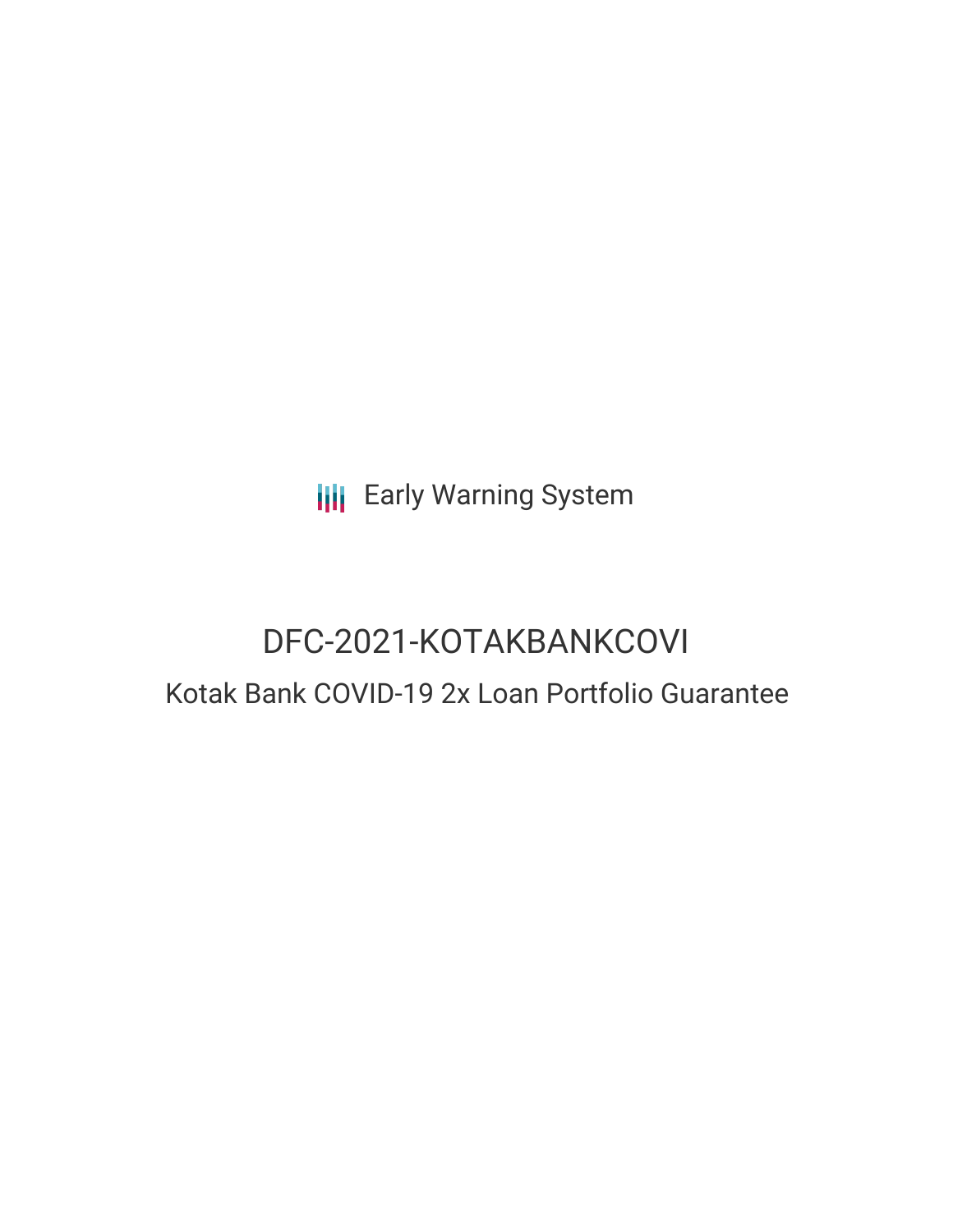

## **Quick Facts**

| <b>Countries</b>               | India                                                  |
|--------------------------------|--------------------------------------------------------|
| <b>Financial Institutions</b>  | US International Development Finance Corporation (DFC) |
| <b>Status</b>                  | Active                                                 |
| <b>Bank Risk Rating</b>        | C.                                                     |
| <b>Borrower</b>                | Kotak Mahindra Bank Limited                            |
| <b>Sectors</b>                 | Finance, Industry and Trade                            |
| Investment Type(s)             | Loan                                                   |
| <b>Investment Amount (USD)</b> | $$24.50$ million                                       |
| <b>Project Cost (USD)</b>      | \$50.00 million                                        |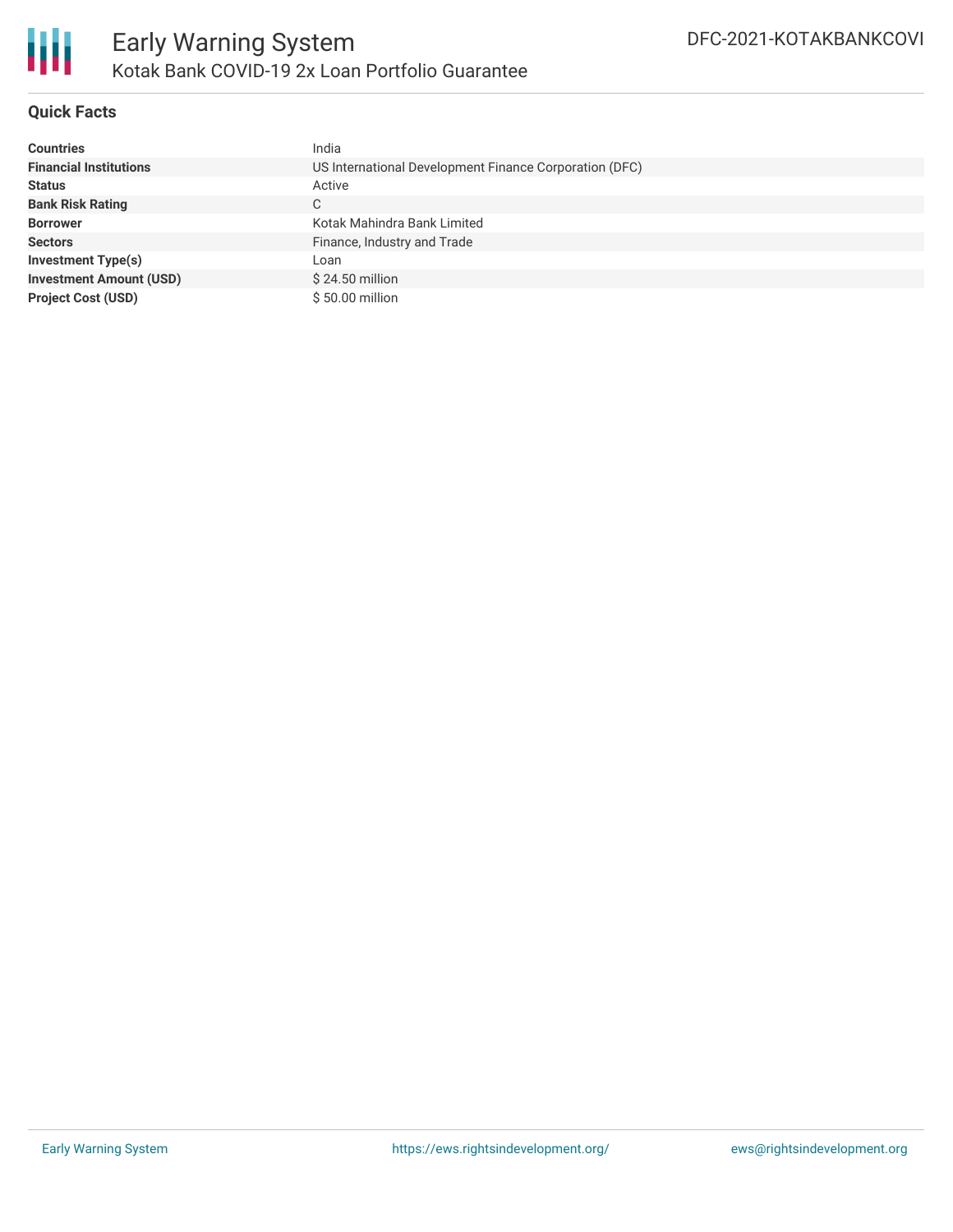



## **Project Description**

According to the bank website, the project consists in a 50% loan portfolio guaranty intended to strengthen the guaranteed party's ability to provide liquidity to non-bank financial companies for on-lending to small and medium enterprises in India that are integral to economic stabilization in the wake of the COVID-19 crisis, as well as integral to helping women remain in the workforce, succeed as entrepreneurs, and increase their economic empowerment.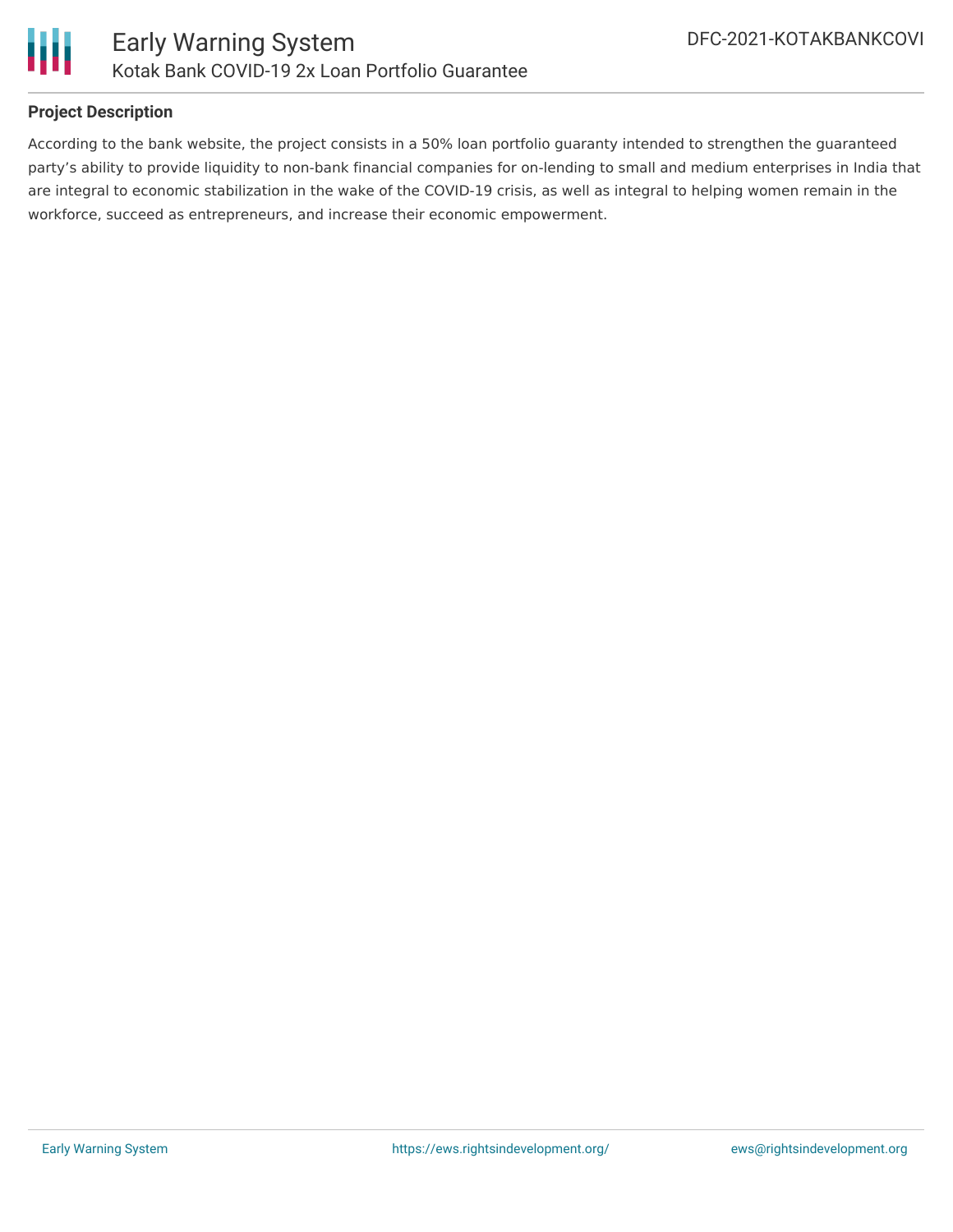

#### **Investment Description**

US International Development Finance Corporation (DFC)

### **Financial Intermediary**

Financial Intermediary: A commercial bank or financial institution that receives funds from a development bank. A financial intermediary then lends these funds to their clients (private actors) in the form of loans, bonds, guarantees and equity shares. Financial intermediaries include insurance, pension and equity funds. The direct financial relationship is between the development bank and the financial intermediary.

Kotak [Mahindra](file:///actor/7654/) Bank Limited (Financial Intermediary)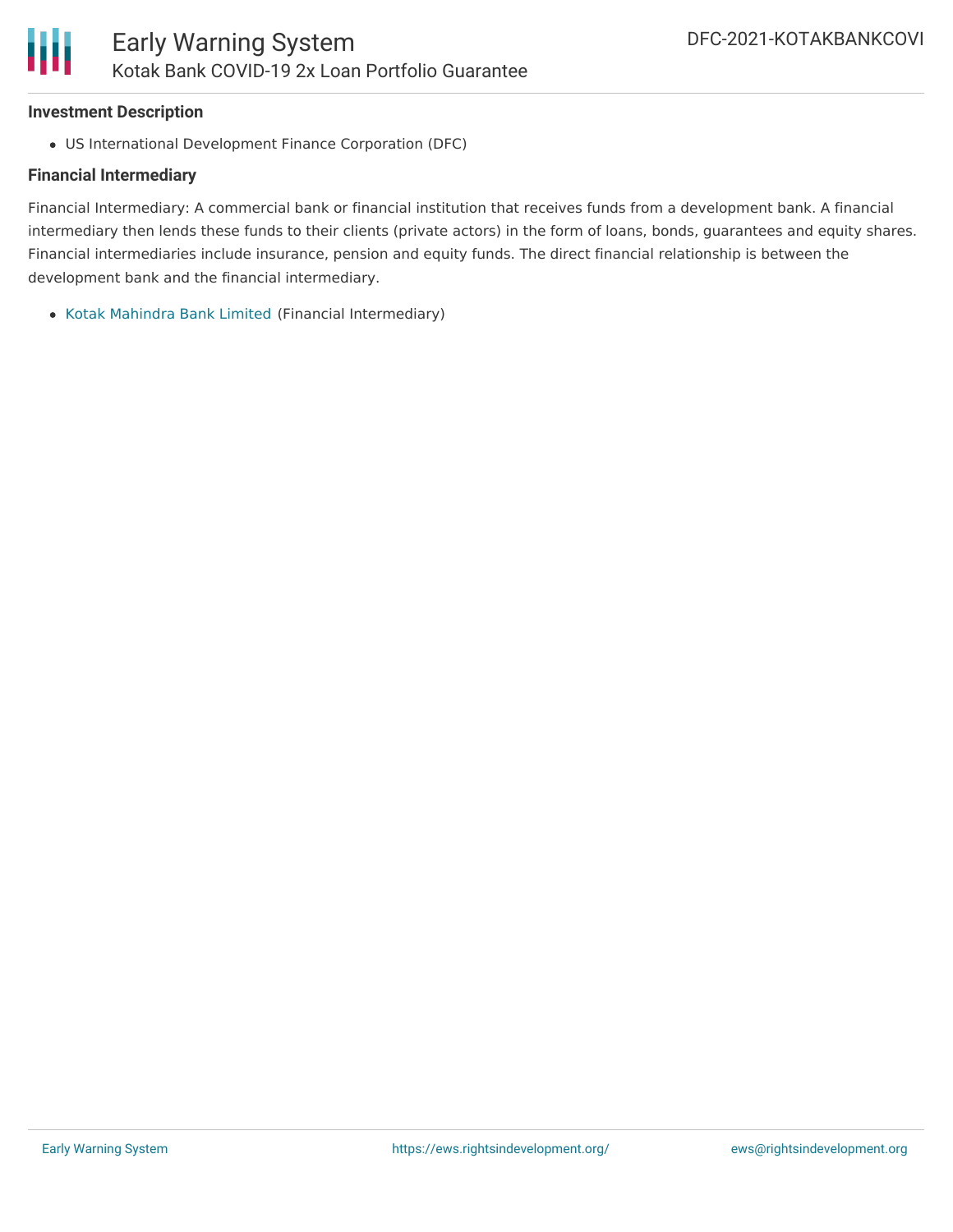

## **Contact Information**

ACCESS TO INFORMATION

Unlike many other development finance institutions, DFC does not currently have an access to information policy.

Under the United States Freedom of Information Act (FOIA), DFC is obliged to respond to reasonably formulated requests for Agency records. However, DFC may apply exemptions from release to certain types of information and may charge fees in responding to requests. DFC has a designated FOIA officer who is trained in how to respond to requests and implement the law. You can learn more about filing a FOIA request at: https://www.dfc.gov/foia

ACCOUNTABILITY MECHANISM OF THE UNITED STATES INTERNATIONAL DEVELOPMENT FINANCE CORPORATION (DFC)

The Office of Accountability is an independent office that addresses complaints about environmental or social issues related to DFC-supported projects. The office provides communities an opportunity to have concerns independently reviewed and addressed. If you submit a complaint to the Office of Accountability, it may assist you by either seeking to address your problems by facilitating a problem solving dialogue between you and those implementing the project and/or investigating whether the DFC complied with its policies to prevent environmental, social, human rights, and labor harms.

You can find more information about the Office of Accountability at: https://www.dfc.gov/who-we-are/office-accountability